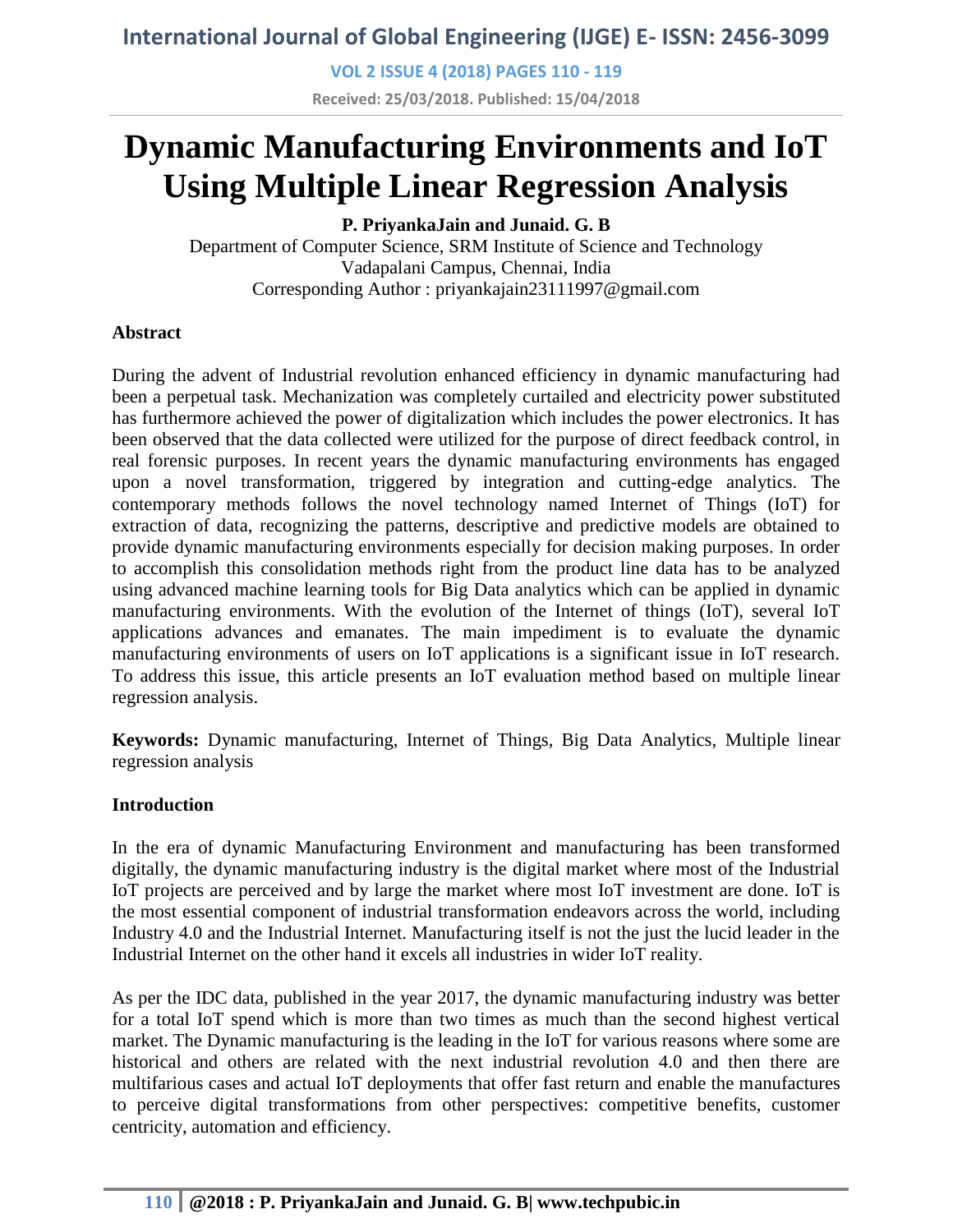### **VOL 2 ISSUE 4 (2018) PAGES 110 - 119**

**Received: 25/03/2018. Published: 15/04/2018**



**Manufacturing operations – the main IoT manufacturing use case in 2016 accounted for over 57 percent of total IoT spend in manufacturing**

The manufacturing industry is outstanding in the Internet of Things for diverse things some are archival others are related with the upcoming industrial revolution 4.0. We are motivated to investigate the impact of IoT on system paradigms, when IoT can be applied in modern manufacturing enterprises. To accomplish this purpose, both the evolutions of manufacturing paradigms and IT are discussed.

Their relations are examined to perceive the needs of the subjects of innovative work by using multiple regression analysis. The Internet of Things (IoT) has been a present pattern in data security, and the advancement of the IoT and its presentation in all circles of human action caused countless security dangers. The dynamic manufacturing business is the premise of a country's economy and capably impacts individuals' job. Rising advancements can have diversion changing effects on dynamic manufacturing models, methodologies, ideas, and even organizations.

#### **Review of Literature & Related Work**

In this paper, it has been proposed an occasion based idea for a self-sufficient versatile hazard administration answer for the Internet of Things. The fundamental contrast and the oddity of the approach lies in usage additionally a strategy for finding understood and shrouded connections between Dynamic Manufacturing conditions occasions utilizing regression analysis.

This permits recognizing new practical connections between gadgets in the Internet of Things, which may show connections which ought not to be. Such "terrible" connections portray these incidents in the Internet of Things. The proposed complex of techniques contains straight relapse strategy that is a typical approach utilized as a part of a ton of research. It is additionally utilize measurable based relationship for observing irregularities in the Internet of Things occasions and their parameters.

The following figure shows the technology roadmap: The Internet of Things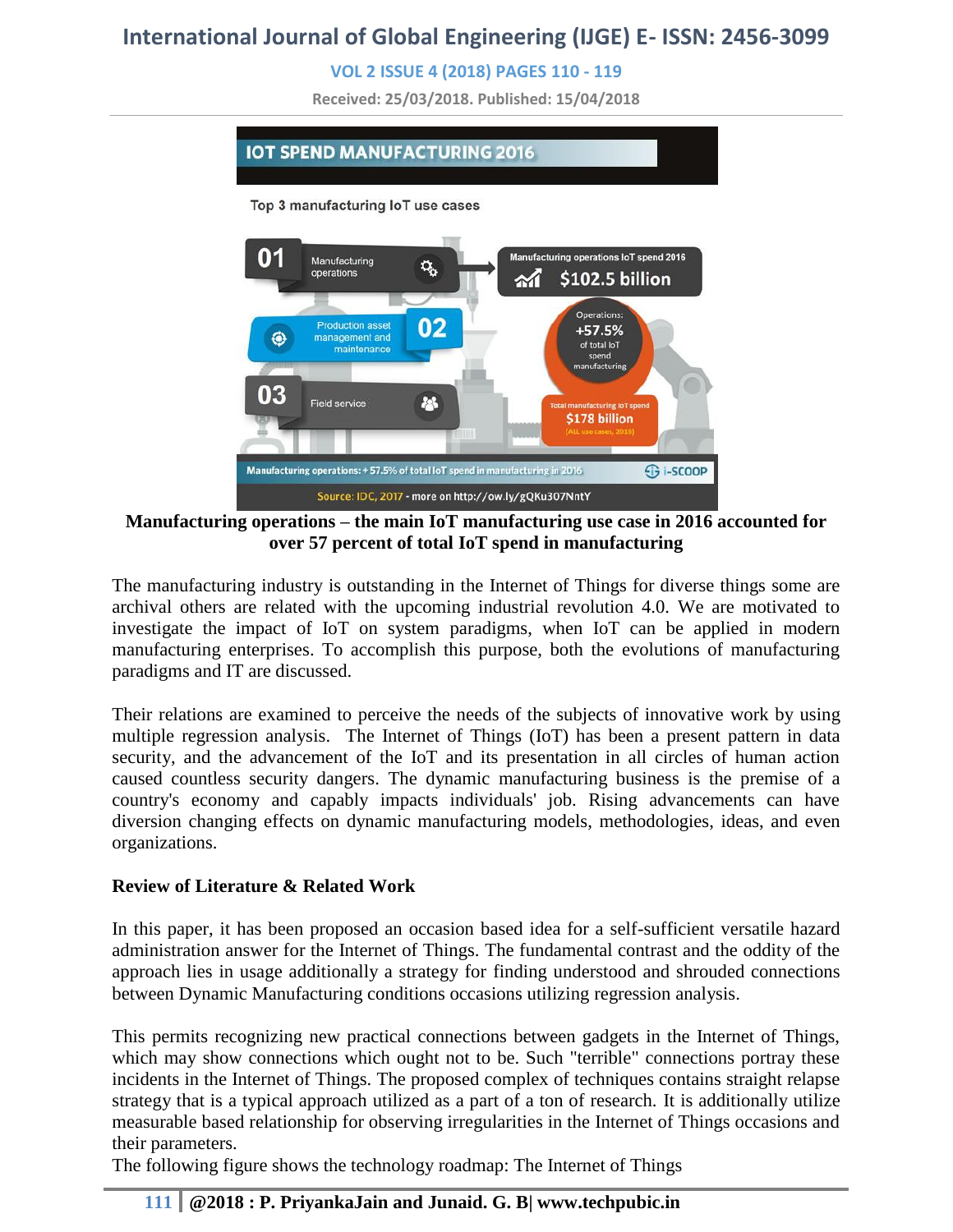**VOL 2 ISSUE 4 (2018) PAGES 110 - 119**

**Received: 25/03/2018. Published: 15/04/2018**



Source: https://en.wikipedia.org/wiki/Internet\_of\_things

Ongoing dynamic manufacturing events are then rated by a built-in algorithm and may be compared to the accumulated activity patterns, to distinguish normal from abnormal. In [29] it has been proposed an approach which is based on a historical analysis of manufacturing events with their probabilistic correlations. Applying linear regression analysis for providing cybersecurity in the Internet of Things is not widely covered. Applying regression analysis methods for the IoT analytics is represented in works [30-32].

In [33] a multiple linear regression is proposed to test whether the assessments of the brilliant cooler after the situation are identified with their partners after the connection. In [34] relapse investigation is connected to evaluate the connections amongst trust and an arrangement of factors portraying the conduct of a hub. The curiosity of our strategy for finding verifiable connections direct relapse examination lies in applying an uncommon coefficient that mirrors the closeness in flow of two informational indexes. Informational indexes are represented to as occasion parameters, gathered for a specific period. The proposed technique depends on a presumption that the arrangement of interconnected information are evolving comparatively.

In this way, interconnected dynamic manufacturing events and interconnected gadgets could be acquired. When it turns out to be clear how gadgets are interconnected will be substantially simpler to identify security occurrences by customary checking of protecting or infringement of connections. Proposed strategy for finding verifiable connections of gadgets utilizing straight relapse examination is propelled by work [35]. This strategy is received to occasion qualities of a proposed formal model of the Internet of Things occasion. For building occasion chains, we incompletely utilize an approach, proposed in [36].

### **IoT- Enabled Dynamic Manufacturing**

IoT-empowered dynamic manufacturing alludes to a propelled guideline in which run of the productioin creation assets are changed over into keen assembling objects (SMOs) that can detect, interconnect, and cooperate with each other to naturally and adaptively complete assembling rationales [1]. Inside IoT-empowered manufacturing environments, human-tohuman, human-to-machine, and machine-to-machine associations are acknowledged for astute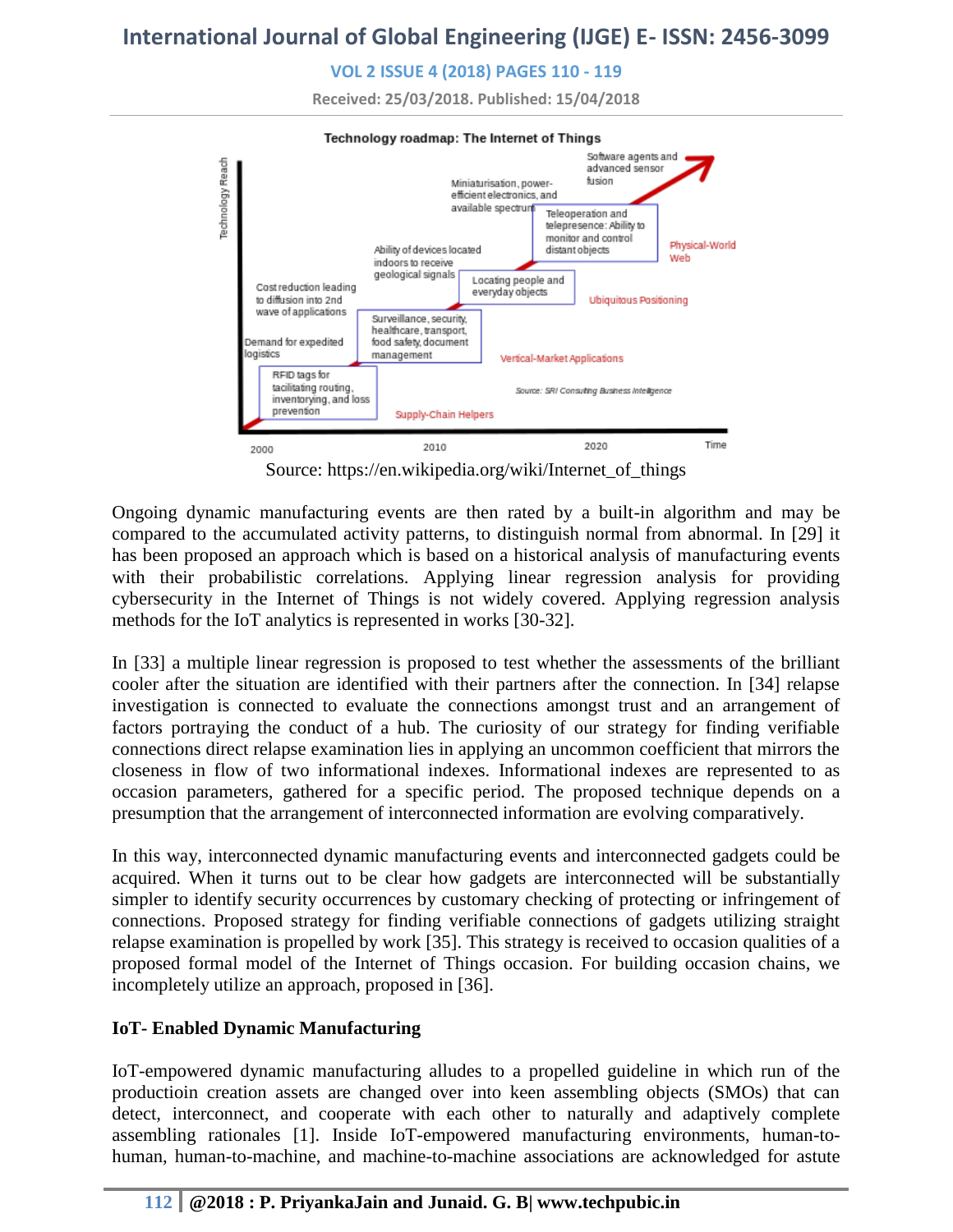#### **VOL 2 ISSUE 4 (2018) PAGES 110 - 119**

**Received: 25/03/2018. Published: 15/04/2018**

observation [2]. In this way, on-request utilize and productive sharing of assets can be empowered by the utilization of IoT innovations in assembling. The IoT is thought to be a cutting edge fabricating idea under Industry 4.0 and has embraced late advances, for example, front line data innovation (IT) foundation for information procurement and sharing, which incredibly impact the execution of an assembling framework.

IoT-empowered manufacturing highlights continuous information gathering and sharing among different assembling assets, for example, machines, laborers, materials, and occupations [3]. The continuous information accumulation and sharing depend on key advances, which may be a radio recurrence recognizable proof (RFID) and remote correspondence norms. By utilizing RFID innovation, physical manufacturing streams, the developments of materials and related data streams, the perceivability and traceability of different manufacturing tasks can be flawlessly incorporated [4,5]. RFID labels and peruses are conveyed to regular manufacturing destinations, for instance, shop floors, sequential construction systems, and stockrooms, where shrewd articles are made by furnishing producing objects with RFID gadgets. This permits shop-floor unsettling influences to be identified and bolstered back to the dynamic manufacturing framework consistently [6], consequently enhancing the viability and proficiency of assembling and generation basic leadership.

A few genuine instances of IoT-empowered assembling have been accounted for. To enhance dynamic manufacturing adaptability, a RFID-empowered constant creation administration framework for a bike mechanical production system was presented [7]. This dynamic manufacturing framework is utilized as a part of Loncin Motor Co., Ltd. to gather ongoing generation information from crude materials, work-in-advance (WIP) things, and staff so things of intrigue are improved as far as perceivability, traceability, and trackability. A contextual investigation from a car part producer, Huaiji Dengyun Auto-Parts (Holding) Co., Ltd., gives another case [8]. This SME motor valve producer utilizes a RFID-empowered shop-floor fabricating arrangement crosswise over entire activities. In light of RFID-empowered constant information, an expansion was made to coordinate the assembling execution framework and the undertaking asset arranging framework. An instance of actualizing RFID-based continuous shopfloor material administration for Guangdong Chigo Air Conditioning Co., Ltd. was accounted for in Ref. [9]. For this situation, RFID innovation gave programmed and exact question information to empower continuous protest perceivability and traceability. More cases are accessible from the shape and bite the dust business, car part and frill fabricating organizations together, item life-cycle administration, and aviation upkeep activities [10– 13].

#### **The Internet of Things (IoT)**

The IoT alludes to a between systems administration world in which different articles are implanted with electronic sensors, actuators, or other advanced gadgets so they can be arranged and associated to collect and trading information [14]. In general, IoT can offer propelled availability of physical articles, frameworks, and administrations, empowering object-to-question correspondence and information sharing. In different enterprises, control and computerization for lighting, warming, machining, mechanical vacuums, and remote checking can be accomplished by IoT. One key innovation in IoT is programmed ID (auto-ID) innovation, which can be utilized to make smart objects. For instance, as right on time as 1982, specialists at Carnegie Mellon University connected an Internet-associated apparatus to an altered Coke machine [15]. The IoT is currently imagined as a bigger meeting of bleeding edge innovations, for example, universal remote measures, information examination, and machine learning [16]. This suggests a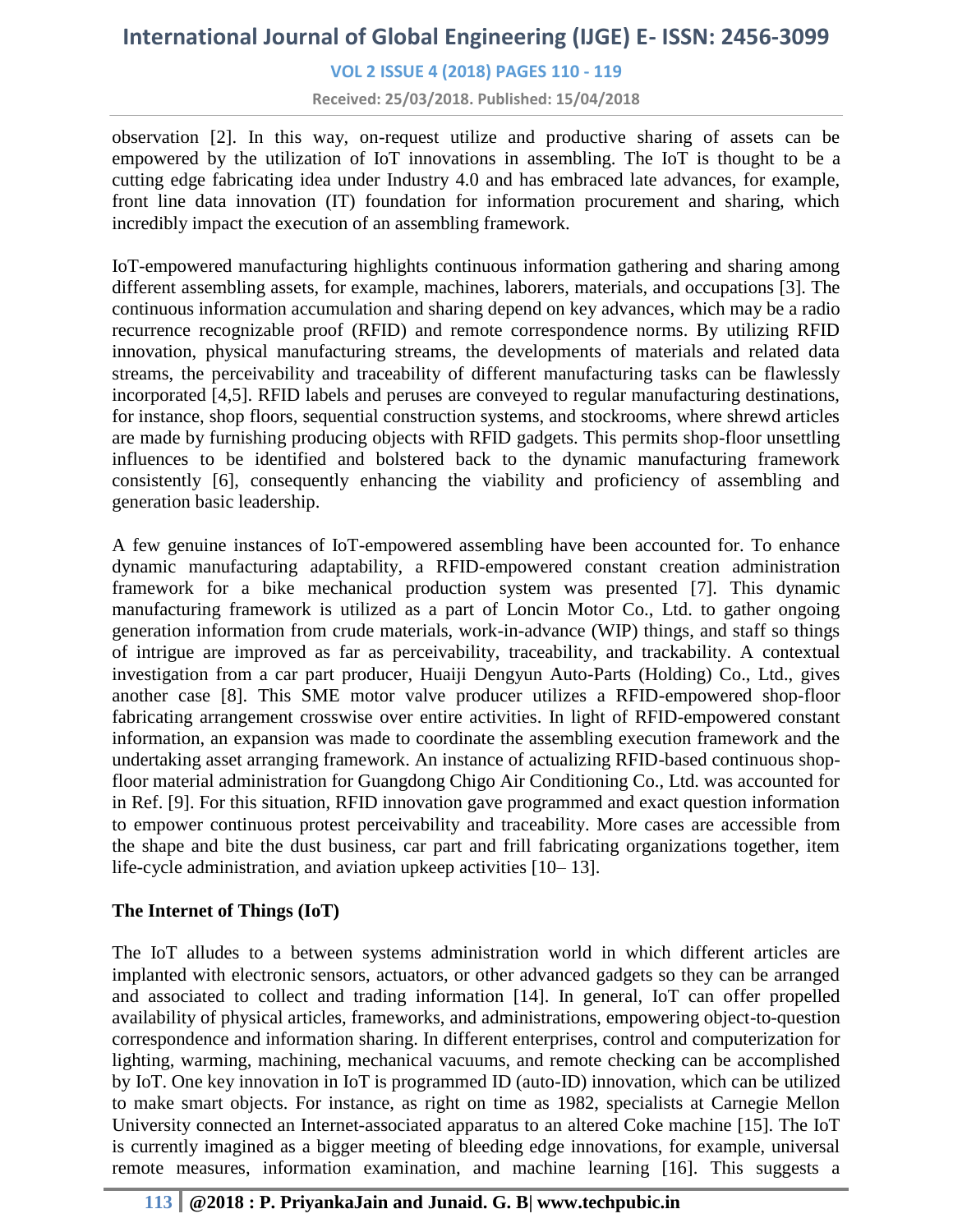### **VOL 2 ISSUE 4 (2018) PAGES 110 - 119**

**Received: 25/03/2018. Published: 15/04/2018**

substantial number of customary zones will be influenced by IoT innovation, as it is being implanted into each part of our everyday lives.

RFID innovation gives one such case. It has been accounted for that almost 20.8 billion gadgets will be associated and make full utilization of RFID by 2020 [17]. Such a move will impact a large portion of the business, and particularly fabricating segments. RFID innovation has been utilized for distinguishing different protests in stockrooms, creation shop floors, coordinations organizations, dispersion focuses, retailers, and transfer/reuse stages [18]. After recognizable proof, such questions have keen detecting capacities so they can associate and connect with each other through particular types of interconnectivity, which may make an enormous measure of information from their developments or sense practices. The interconnectivity between shrewd items is predefined; such questions are given particular applications or rationale, for example, fabricating techniques that they trail being furnished with RFID perusers and labels [19]. RFID offices not just help end-clients to satisfy their everyday tasks yet in addition catch information identified with these activities so creation administration is accomplished consistently. IoT advances have been broadly utilized as a part of industry.

#### **Big data analytics**

With a forceful push toward the Internet and IoT advancements, information is ending up increasingly available and universal in numerous ventures, bringing about the issue of huge information [20]. Enormous information commonly originates from different channels, including sensors, gadgets, video/sound, systems, log documents, value-based applications, the web, and online networking encourages [21]. Under these conditions, a "major information condition" has step by step come to fruition in the assembling segment. Despite the fact that the progression of the IoT (e.g., keen sensors) has streamlined the gathering of information, the inquiry stays of whether this information can be handled legitimately so as to give the correct data to the correct reason at the opportune time [22]. In a major information condition, the datasets are substantially bigger and might be excessively intricate for ordinary information investigative programming [23]. In this way, for associations and makers with a wealth of operational and shop-floor information, progressed investigation systems are basic for revealing shrouded designs, obscure connections, advertise patterns, client inclinations, and other valuable business data.

Research in the scholarly world and industry demonstrates that retailers can accomplish up to a 15%– 20% expansion consequently on venture by presenting BDA innovations [24]. In many ventures, putting client relationship administration (CRM) information into examination is thought to be a viable method to improve client engagement and fulfillment [25]. For instance, a car organization can dispatch a "cosmetic touch up auto" that will fulfill clients more than previously, by mining history requests and client criticism [26]. In addition, a more profound examination of different information from machines and procedures can understand the profitability and aggressiveness of organizations [27]. For instance, in the creation stream of biopharmaceutical generation, several factors must be checked to ensure the exactness, quality, and yield. By preparing enormous information, a producer can determine serious parameters that have the maximum impact on excellence or yield disparity [28].

#### **Features and Formal Models of IoT**

At the present time evolution of the IoT follows the inclination of mounting intelligence of devices that are element of the IoT. This way that there is an rising number of projects in which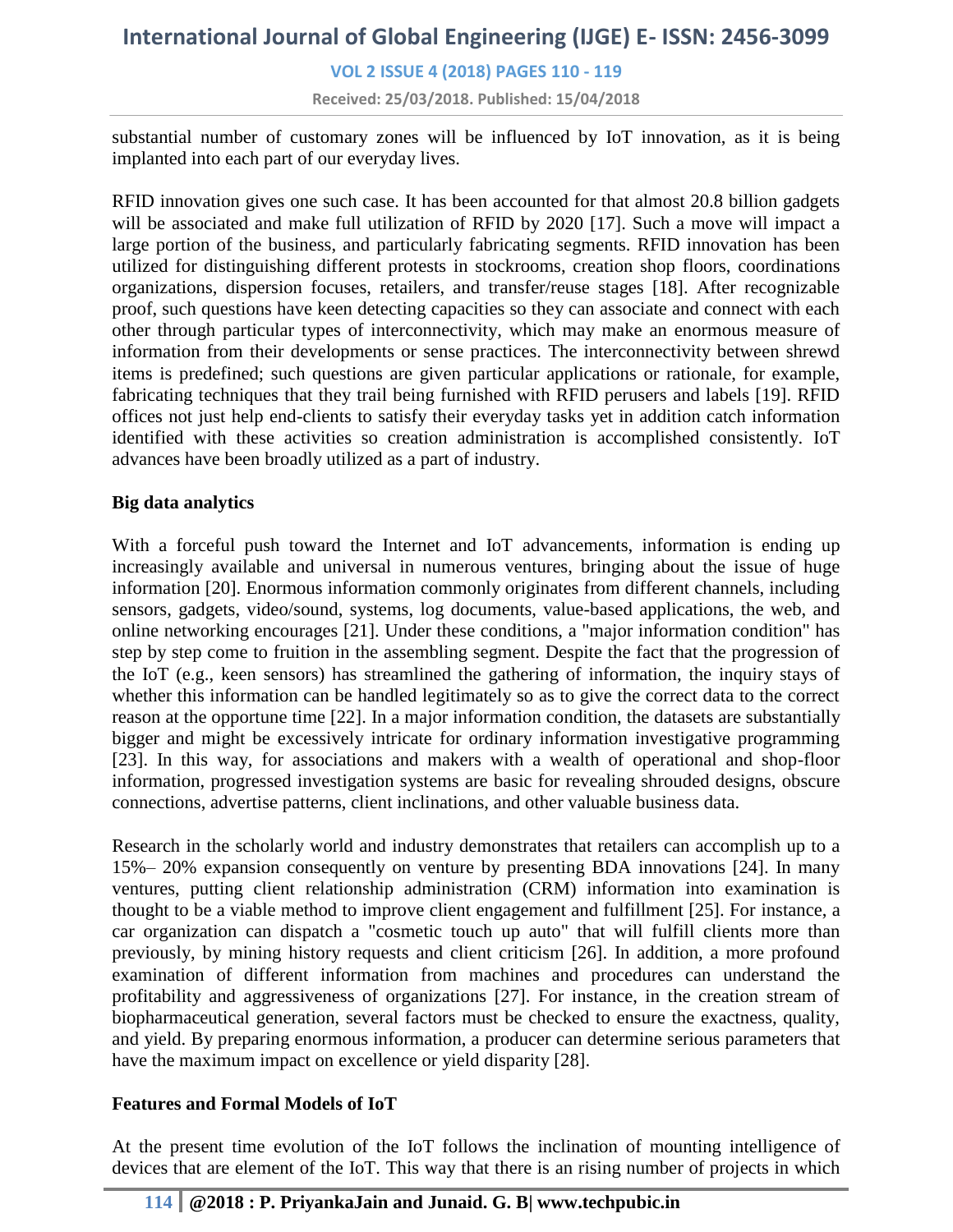### **VOL 2 ISSUE 4 (2018) PAGES 110 - 119**

**Received: 25/03/2018. Published: 15/04/2018**

devices commune with each other devoid of human participation. So the extent of human influence on the device functioning is minimized and eventually could be reduced to zero [37]. Thus, the data for analysis is fully represents the data from the devices, each of which functions in agreement with a certain algorithm. For this basis, device's data analytics will provide enhanced results than data analysis from users whose behavior is complicated to forecast.

A proposed complex method consists of 4 methods:

- Rule-based association method of detection priori timid events
- Both statistical and rule-based association method of finding potential safety events
- Linear regression method of detection potential security events
- Event association method for investigation security incidents Rule-based correlation method of detection in the IoT.

Statistical and rule-based association method aims to detect irregular event uniqueness by estimate of statistical parameters, such as maximum, minimum, standard deviation etc. This technique also uses rule-based association for detecting safety events, but it is able to detect anomalies in data that could be an unknown attack's manifestation. Linear regression method of detection prospective safety events aims to find implicit interconnections in data from IoT devices and to disclose an analytical form of interconnections.

Infringement of these interconnections may show potential security occurrences. The last occasion connection technique for security occurrences examination intends to investigate interconnections between both security and standard occasions. Based on occasion relationship comes about occasion binding building winds up conceivable, subsequently permits identify security occurrences in the IoT at a beginning time. For portrayal information from the IoT gadgets as an occasion, there is one have to execute a formal model of an occasion, as indicated by which a lot of heterogeneous information from the gadget will be collected and prompt a typical sight because of the standardization [37]. A formal model of an occasion is additionally required for building up the complex of security episodes identification techniques. Applied to the IoT an event represents in a form of tuple called event, describes the following information fields:

- **Source**
- **Destination**
- Action
- Date
- $\blacksquare$  Time
- $\blacksquare$  Functions

Event's parameter Source is a set of characteristics to exclusively recognize the device that generates the event. It is explained by an IP address and ports of a device, and also by device ID.  $\text{So, } = \{\text{Source\_IP}, \text{Source\_id}, \text{Source\_Ports\_}\}.$  Destination is a set of distinctiveness to uniquely spot the device that receives the event.

Destination  $=$  {Destination\_IP, Destination\_id,Destination\_ports}. Characterizes an event type where Action = {Message, Command, Unknown}. Date consists of three characteristics = {Date\_start, Date\_stop, Date\_abs}, wherever Date\_start is a date from where event probing starts Date stop is a date in anticipation of which event searching is executed, Date abs is a date of cataloguing an event in a system. Analogically, time characterizes time of event generation,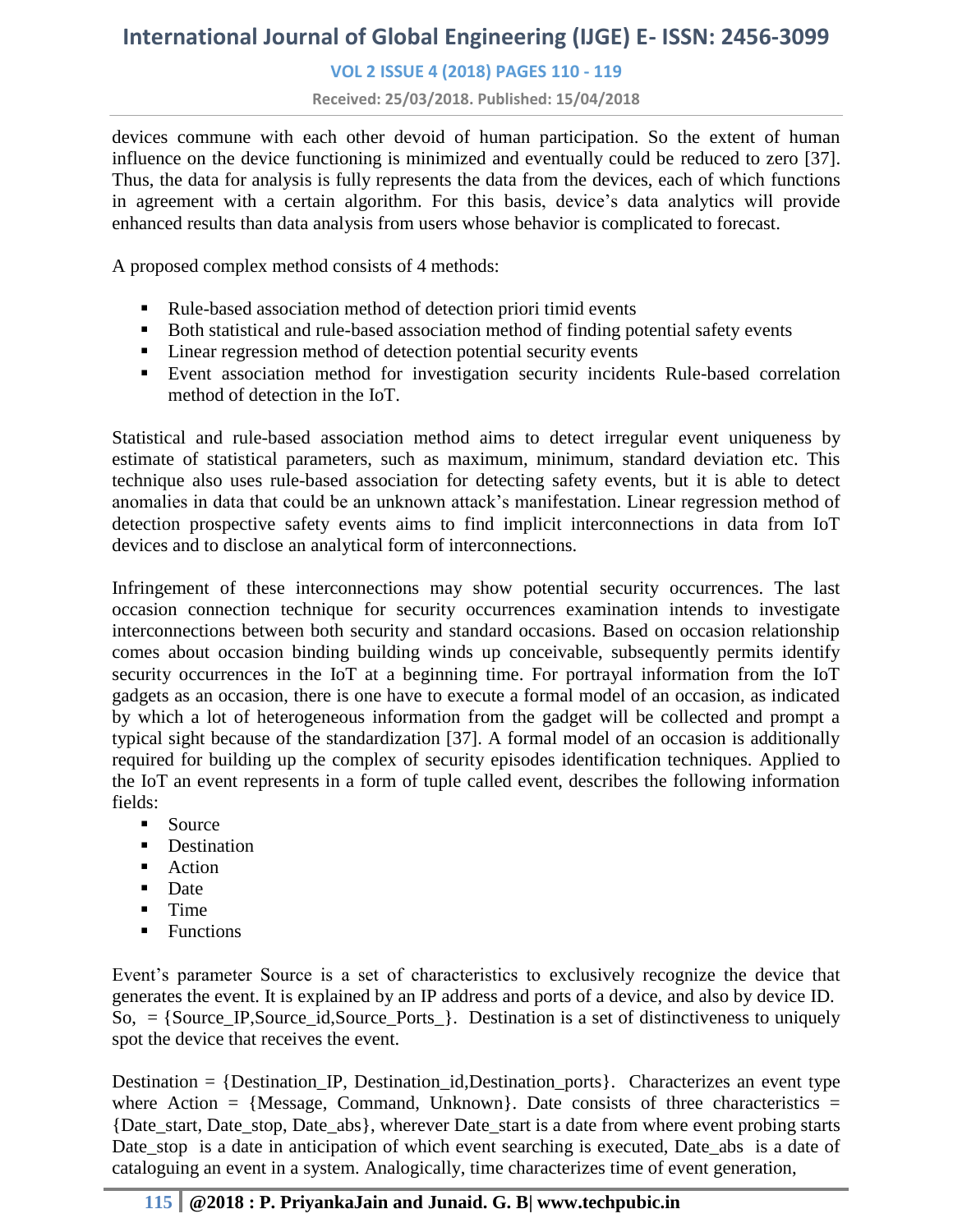#### **VOL 2 ISSUE 4 (2018) PAGES 110 - 119**

**Received: 25/03/2018. Published: 15/04/2018**

Time  $=$  {Time\_start, Time\_stop, Time\_abs, Time\_critical!}. Here Time\_start is a time\_from which event searching starts, Time\_stop is a time until which event searching is performed, Time\_abs is a time at which the event was logged in a system, Time\_critical ! Is a critical period. There is also a set of functions for event processing:

- Get\_num
- **Get** vlaue
- Find Event

Functions Set: Functions = {Get Num, Get value, Find Event}.

Get\_Num functions concludes the number of events, Get\_value decides the value of an event's characteristics, Find\_Events functions finds in log file an event with inappropriate characteristics. Thus an event is signify as a tuple - Event  $=$  {Source, Destination, Action, Time, Functions}

### **Multiple Linear Regression analysis**

The need to ascertain the connection coefficient notwithstanding the coefficient of comparability in progression depends on the way that the vicinity of coefficient of similitude in flow to 1 may show the presence of a solid nonlinear interconnection, while the estimation of relationship coefficient is near 1 just if there should arise an occurrence of a solid straight relationship. Accordingly, the estimation of the connection coefficient is an integral factor for the second step of t a foundation of types of scientific relationship [37]. Assurance of an analytical form for distinguished interconnections in view of the accompanying methodologies:

- **Multiple Linear regression (Predominant approach)**
- Nonlinear regression
- **Extrapolation**



Assuming a linear interconnection, w equation in normal form and find its coefficients using the method of least squares. In the absence of a pronounced linear interconnection, experimental data is represented a curve line in accordance with a set of nonlinear functions, which are standard when trying to identify an analytical form of interconnection [37]. If identifying an analytical form of interconnection using described regression approaches is impossible then we propose to use extrapolation for prediction of a set of future va List of standard using functions when trying to identify an analytical form of interconnection is as follows:

- A linear function  $*=D+$
- $\blacksquare$  An exponential function  $*$
- A rational function of the form #1
- A logarithmic function  $* =$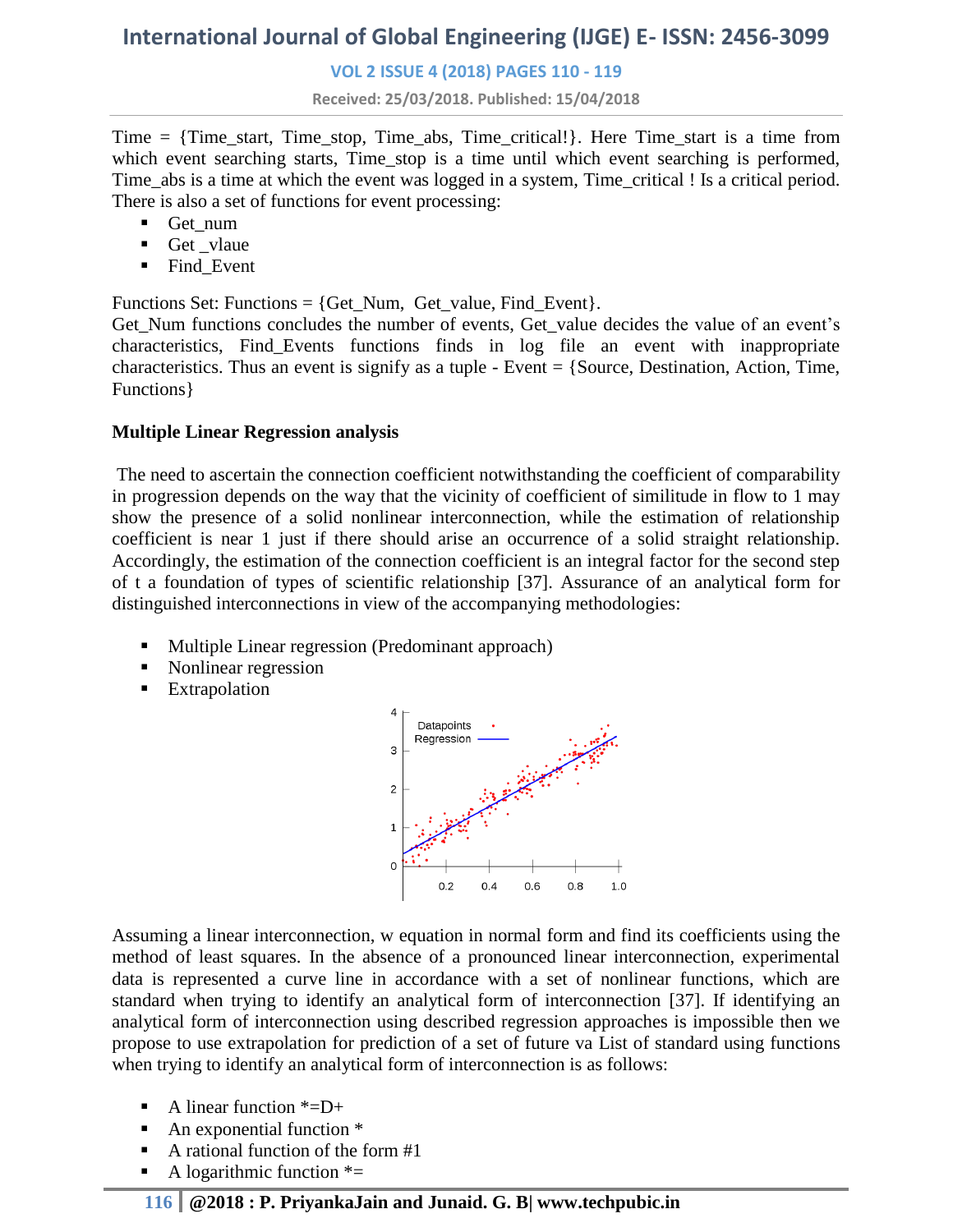**VOL 2 ISSUE 4 (2018) PAGES 110 - 119**

**Received: 25/03/2018. Published: 15/04/2018**

- A power function  $*=Df$
- A hyperbolic function  $* =$

A rational function of the form #2 In accordance with instructions proposed in [regression form of the equation is:

 $*g=:(D)+h$  (3) Carrying out the calculations identify an analytical form of nonlinear interconnection between event's characteristics and, as a consequence, between devices. The scheme of a correlation and regression method of detection potential security events is represented by the figure 2.

#### **Conclusions**

As mounting awareness is given to Industry 4.0, dynamic manufacturing is becoming more and more significant in the development of contemporary industry and market. Dynamic manufacturing is measured to be a key prospect outlook in both research and application, as it offers additional significance to a mixture of products and systems by applying progressive technologies to conventional products in manufacturing and services. Product service systems determines to persist to reinstate conventional product types. Major concepts, key technologies, and universal applications are covered in this article. The outlook of research and applications are emphasized after a methodical review. This article can enlighten and motivate researchers and industrial practitioners to promote in pressing forward the manufacturing industry, ahead. The concepts discussed in this paper will throw more light on innovative ideas in the attempt to comprehend the much expected Fourth Industrial Revolution. In this article, we suggest multifaceted techniques in the IoT using multiple linear regression analysis. Providing dynamic manufacturing environments in the IoT is a task, which intricacy augments along with an evolution of the IoT. The major contributions of this article comprise a latest approach for IoT based on finding implied interconnections in the IoT. This method is based on a computation of the coefficient of connection in dynamics. This coefficient designates how related are changes in time and the values of the two datasets. A small experiment was also conducted using the machine data of the blast furnace, and established that even a minute volume of a dataset is capable to distinguish an interconnection. The direction for supplementary works is to expand methods to gather and process data from the IoT in real-time for fast response.

#### **References**

- [1] Zhong R.Y., Dai Q.Y., Qu T., Hu G.J., Huang G.Q.RFID-enabled real-time manufacturing execution system for mass-customization production Robot Com-Int Manuf, 29 (2) (2013), pp. 283-292.
- [2] Tao F., Cheng Y., Xu L.D., Zhang L., Li B.H.CCIoT-CMfg: Cloud computing and Internet of Things-based cloud manufacturing service system IEEE Trans Ind Inform, 10 (2) (2014), pp. 1435-1442.
- [3] Bi Z., Xu L.D., Wang C.Internet of Things for enterprise systems of modern manufacturing IEEE Trans Ind Inform, 10 (2) (2014), pp. 1537-1546.
- [4] Lu B.H., Bateman R.J., Cheng K. RFID enabled manufacturing: Fundamentals, methodology and applications, Int J Agile Syst Manage, 1 (1) (2006), pp. 73-92.
- [5] Zhong R.Y., Li Z., Pang L.Y., Pan Y., Qu T., Huang G.Q. RFID-enabled real-time advanced planning and scheduling shell for production decision making Int J Comp Integ M, 26 (7) (2013), pp. 649-662.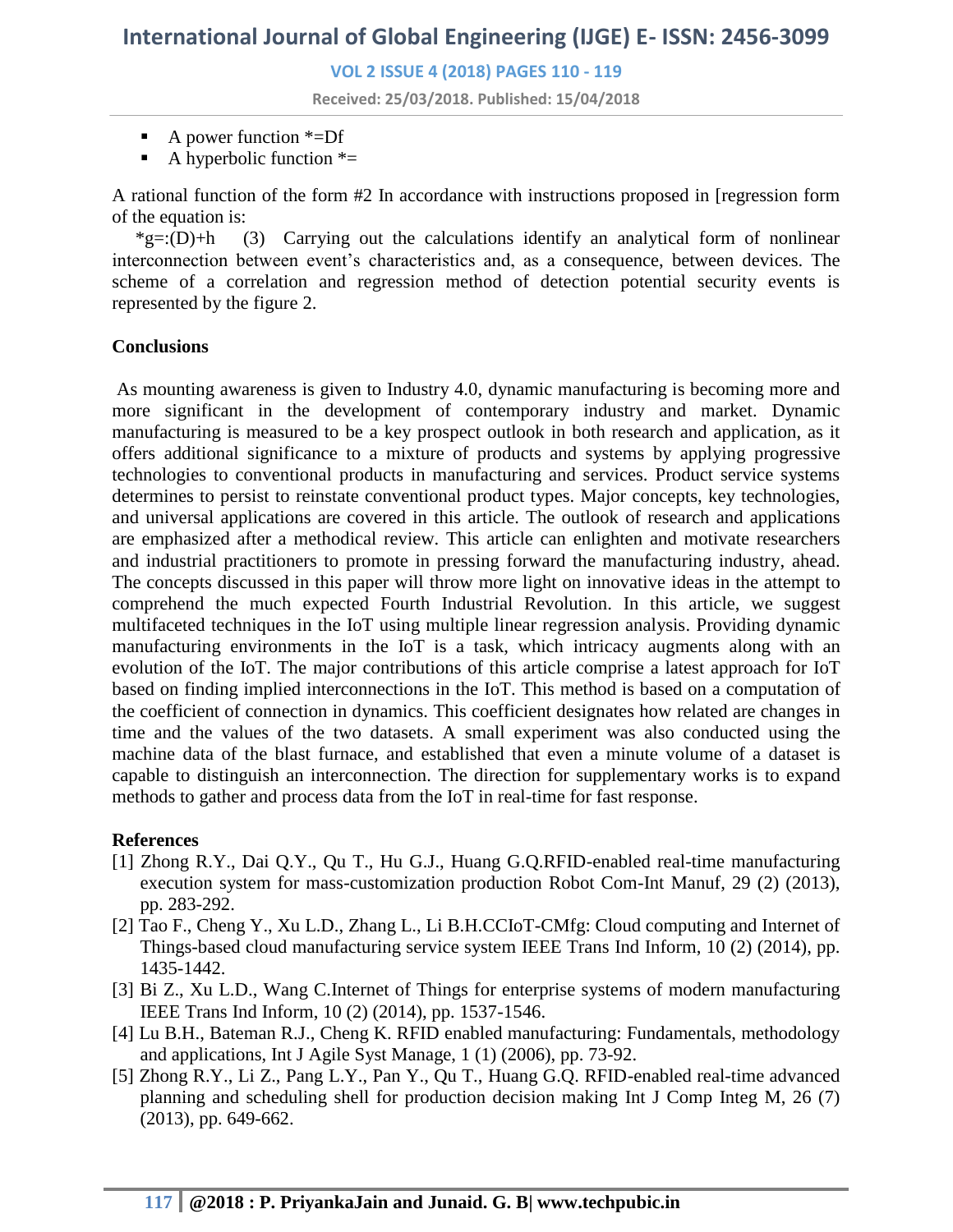#### **VOL 2 ISSUE 4 (2018) PAGES 110 - 119**

**Received: 25/03/2018. Published: 15/04/2018**

- [6] Huang G.Q., Zhang Y.F., Chen X., Newman S.T. RFID-enabled real-time wireless manufacturing for adaptive assembly planning and control, J Intell Manuf, 19 (6) (2008), pp. 701-713.
- [7] Liu W.N., Zheng L.J., Sun D.H., Liao X.Y., Zhao M., Su J.M., et al.RFID-enabled real-time production management system for Loncin motorcycle assembly line Int J Comp Integ M, 25 (1) (2012), pp. 86-99
- [8] Dai Q.Y., Zhong R.Y., Huang G.Q., Qu T., Zhang T., Luo T.Y. Radio frequency identification-enabled real-time manufacturing execution system: A case study in an automotive part manufacturer Int J Comp Integ M, 25 (1) (2012), pp. 51-65.
- [9] Qu T., Yang H.D., Huang G.Q., Zhang Y.F., Luo H., Qin W.A case of implementing RFIDbased real-time shop-floor material management for household electrical appliance manufacturers J Intell Manuf, 23 (6) (2012), pp. 2343-2356.
- [10] Wang M.L., Qu T., Zhong R.Y., Dai Q.Y., Zhang X.W., He J.B.A radio frequency identification-enabled real-time manufacturing execution system for one-of-a-kind production manufacturing: A case study in mould industry Int J Comp Integ M, 25 (1) (2012), pp. 20-34
- [11] Huang G.Q., Qu T., Zhang Y.F., Yang H.D.RFID-enabled product-service system for automotive part and accessory manufacturing alliances Int J Prod Res, 50 (14) (2012), pp. 3821-3840.
- [12] Cao H., Folan P., Mascolo J., Browne J. RFID in product lifecycle management: A case in the automotive industry Int J Comp Integ M, 22 (7) (2009), pp. 616-637
- [13] Saygin C., Tamma S. RFID-enabled shared resource management for aerospace maintenance operations: A dynamic resource allocation model Int J Comp Integ M, 25 (1) (2012), pp. 100-111.
- [14] Xia F., Yang L.T., Wang L., Vinel A.Internet of Things Int J Commun Syst, 25 (9) (2012), pp. 1101-1102.
- [15] Farooq M.U., Waseem M., Mazhar S., Khairi A., Kamal T. A review on Internet of Things (IoT) Int J Comput Appl, 113 (1) (2015), pp. 1-7.
- [16] Xu L.D., He W., Li S. Internet of Things in industries: A survey IEEE Trans Ind Inform, 10 (4) (2014), pp. 2233-2243.
- [17] Lund D., MacGillivray C., Turner V., Morales M. Worldwide and regional Internet of Things (IoT) 2014–2020 forecast: A virtuous circle of proven value and demand International Data Corporation, Framingham (2014 May)
- [18] Wang Y.M., Wang Y.S., Yang Y.F. Understanding the determinants of RFID adoption in the manufacturing industry Technol Forecast Soc, 77 (5) (2010), pp. 803-815.
- [19] Guo Z.X., Ngai E.W.T., Yang C., Liang X. An RFID-based intelligent decision support system architecture for production monitoring and scheduling in a distributed manufacturing environment Int J Prod Econ, 159 (2015), pp. 16-28.
- [20] Manyika J., Chui M., Brown B., Bughin J., Dobbs R., Roxburgh C., et al.Big data: The next frontier for innovation, competition, and productivity McKinsey Global Institute, New York (2011).
- [21] Rich S. Big data is a "new natural resource," IBM says. 2012 Jun 27 [cited 2017 Mar 20]. Available from: http://www.govtech.com/policy-management/Big-Data-Is-a-New-Natural-Resource-IBM-Says.html
- [22] Lee J., Lapira E., Bagheri B., Kao H. Recent advances and trends in predictive manufacturing systems in big data environment Manuf Lett, 1 (1) (2013), pp. 38-41.
- [23] Barton D., Court D. Making advanced analytics work for you Harv Bus Rev, 90 (10) (2012), pp. 78-83,128.